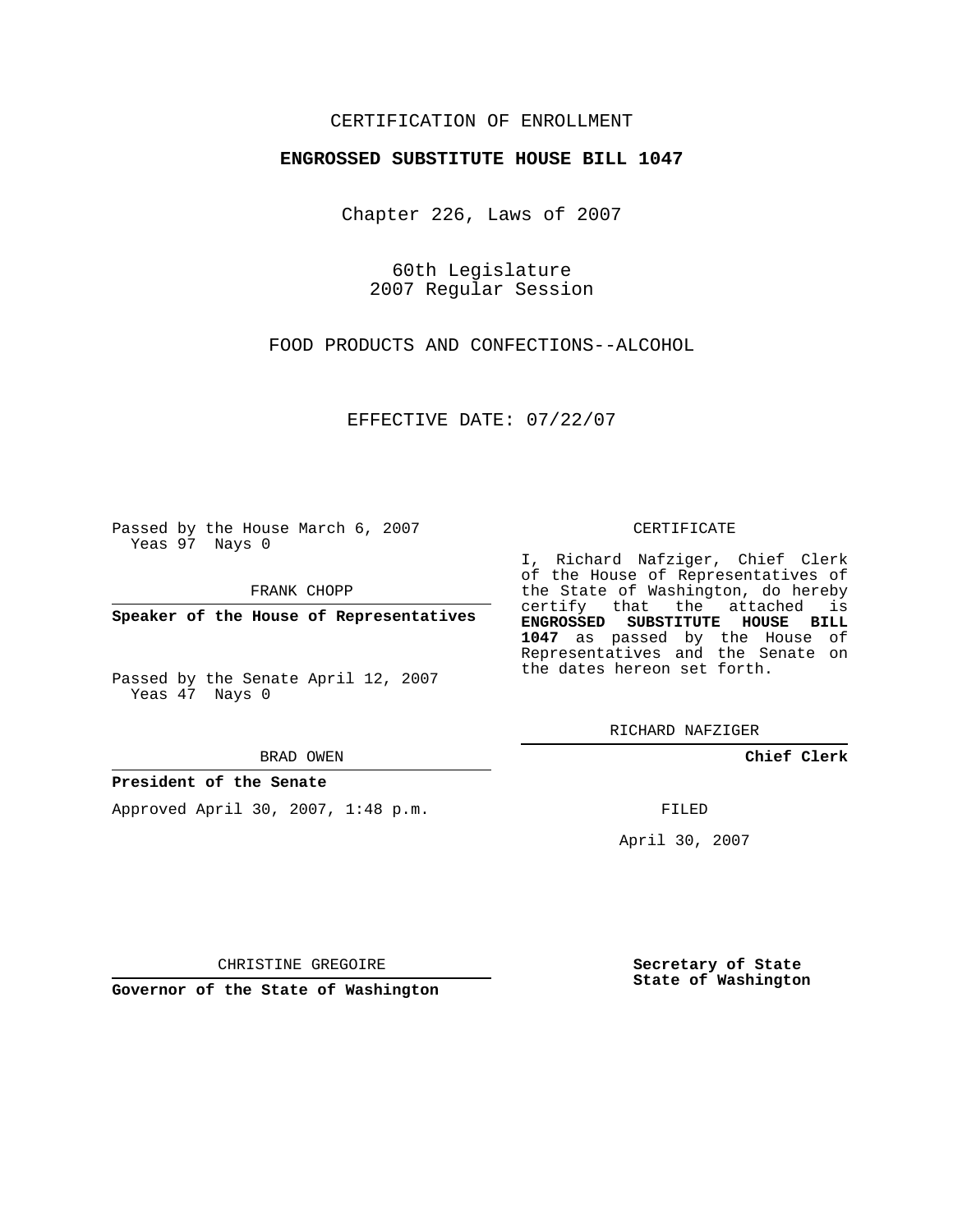# **ENGROSSED SUBSTITUTE HOUSE BILL 1047** \_\_\_\_\_\_\_\_\_\_\_\_\_\_\_\_\_\_\_\_\_\_\_\_\_\_\_\_\_\_\_\_\_\_\_\_\_\_\_\_\_\_\_\_\_

\_\_\_\_\_\_\_\_\_\_\_\_\_\_\_\_\_\_\_\_\_\_\_\_\_\_\_\_\_\_\_\_\_\_\_\_\_\_\_\_\_\_\_\_\_

Passed Legislature - 2007 Regular Session

## **State of Washington 60th Legislature 2007 Regular Session**

**By** House Committee on Commerce & Labor (originally sponsored by Representatives Williams and Blake)

READ FIRST TIME 02/28/07.

 AN ACT Relating to alcohol content in food products and confections; amending RCW 66.24.360 and 69.04.240; and reenacting and amending RCW 66.04.010.

BE IT ENACTED BY THE LEGISLATURE OF THE STATE OF WASHINGTON:

 **Sec. 1.** RCW 66.04.010 and 2006 c 225 s 1 and 2006 c 101 s 1 are each reenacted and amended to read as follows:

In this title, unless the context otherwise requires:

 (1) "Alcohol" is that substance known as ethyl alcohol, hydrated oxide of ethyl, or spirit of wine, which is commonly produced by the fermentation or distillation of grain, starch, molasses, or sugar, or other substances including all dilutions and mixtures of this substance. The term "alcohol" does not include alcohol in the possession of a manufacturer or distiller of alcohol fuel, as described in RCW 66.12.130, which is intended to be denatured and used as a fuel for use in motor vehicles, farm implements, and machines or implements of husbandry.

(2) "Authorized representative" means a person who:

 (a) Is required to have a federal basic permit issued pursuant to the federal alcohol administration act, 27 U.S.C. Sec. 204;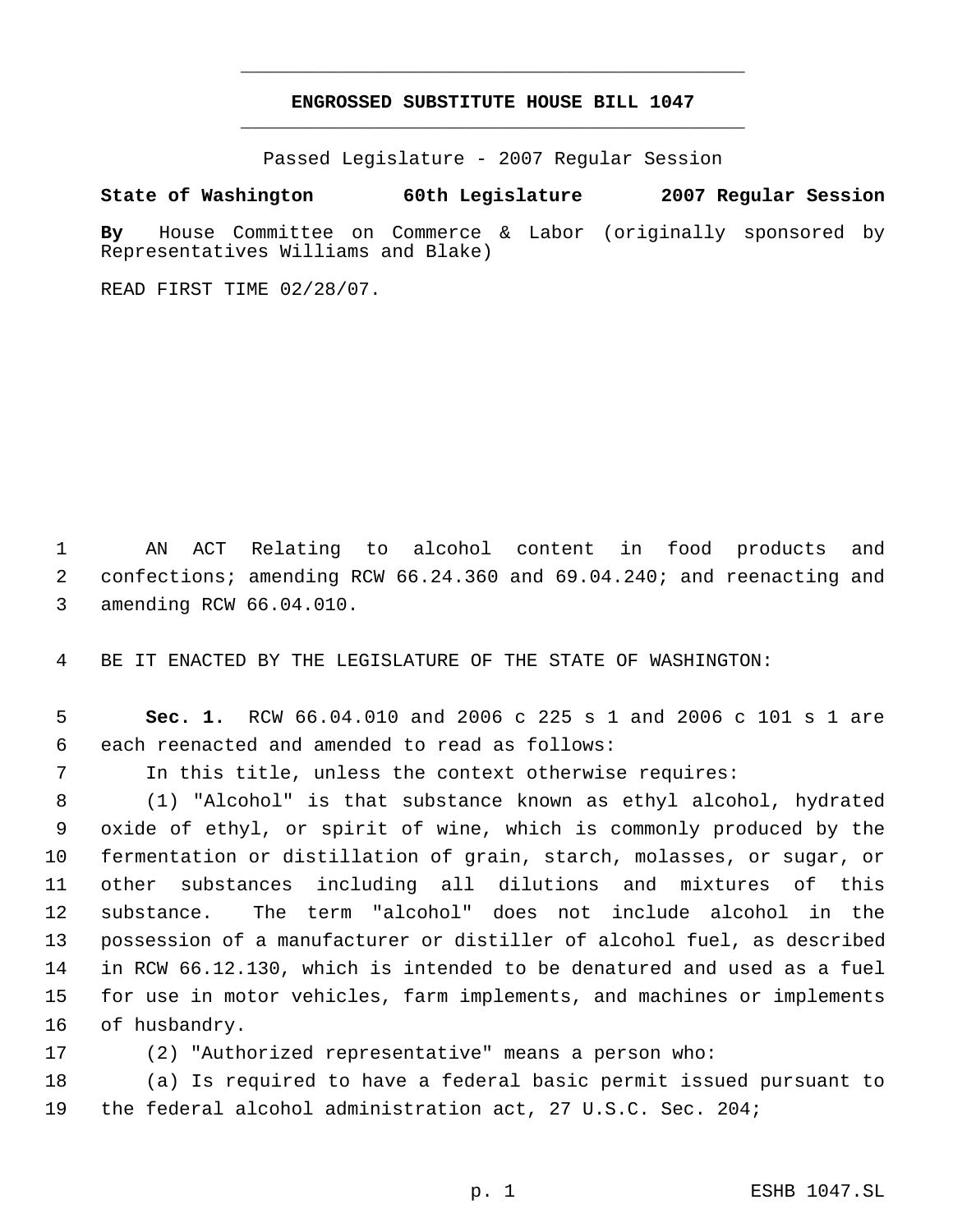(b) Has its business located in the United States outside of the state of Washington;

 (c) Acquires ownership of beer or wine for transportation into and resale in the state of Washington; and which beer or wine is produced anywhere outside Washington by a brewery or winery which does not hold a certificate of approval issued by the board; and

 (d) Is appointed by the brewery or winery referenced in (c) of this subsection as its exclusive authorized representative for marketing and selling its products within the United States in accordance with a written agreement between the authorized representative and such brewery or winery pursuant to this title. The board may waive the requirement for the written agreement of exclusivity in situations consistent with the normal marketing practices of certain products, such as classified growths.

 (3) "Beer" means any malt beverage, flavored malt beverage, or malt liquor as these terms are defined in this chapter.

 (4) "Beer distributor" means a person who buys beer from a domestic brewery, microbrewery, beer certificate of approval holder, or beer importers, or who acquires foreign produced beer from a source outside of the United States, for the purpose of selling the same pursuant to this title, or who represents such brewer or brewery as agent.

 (5) "Beer importer" means a person or business within Washington who purchases beer from a beer certificate of approval holder or who acquires foreign produced beer from a source outside of the United States for the purpose of selling the same pursuant to this title.

 (6) "Brewer" or "brewery" means any person engaged in the business of manufacturing beer and malt liquor. Brewer includes a brand owner of malt beverages who holds a brewer's notice with the federal bureau of alcohol, tobacco, and firearms at a location outside the state and whose malt beverage is contract-produced by a licensed in-state brewery, and who may exercise within the state, under a domestic brewery license, only the privileges of storing, selling to licensed beer distributors, and exporting beer from the state.

 (7) "Board" means the liquor control board, constituted under this title.

 (8) "Club" means an organization of persons, incorporated or unincorporated, operated solely for fraternal, benevolent, educational, athletic or social purposes, and not for pecuniary gain.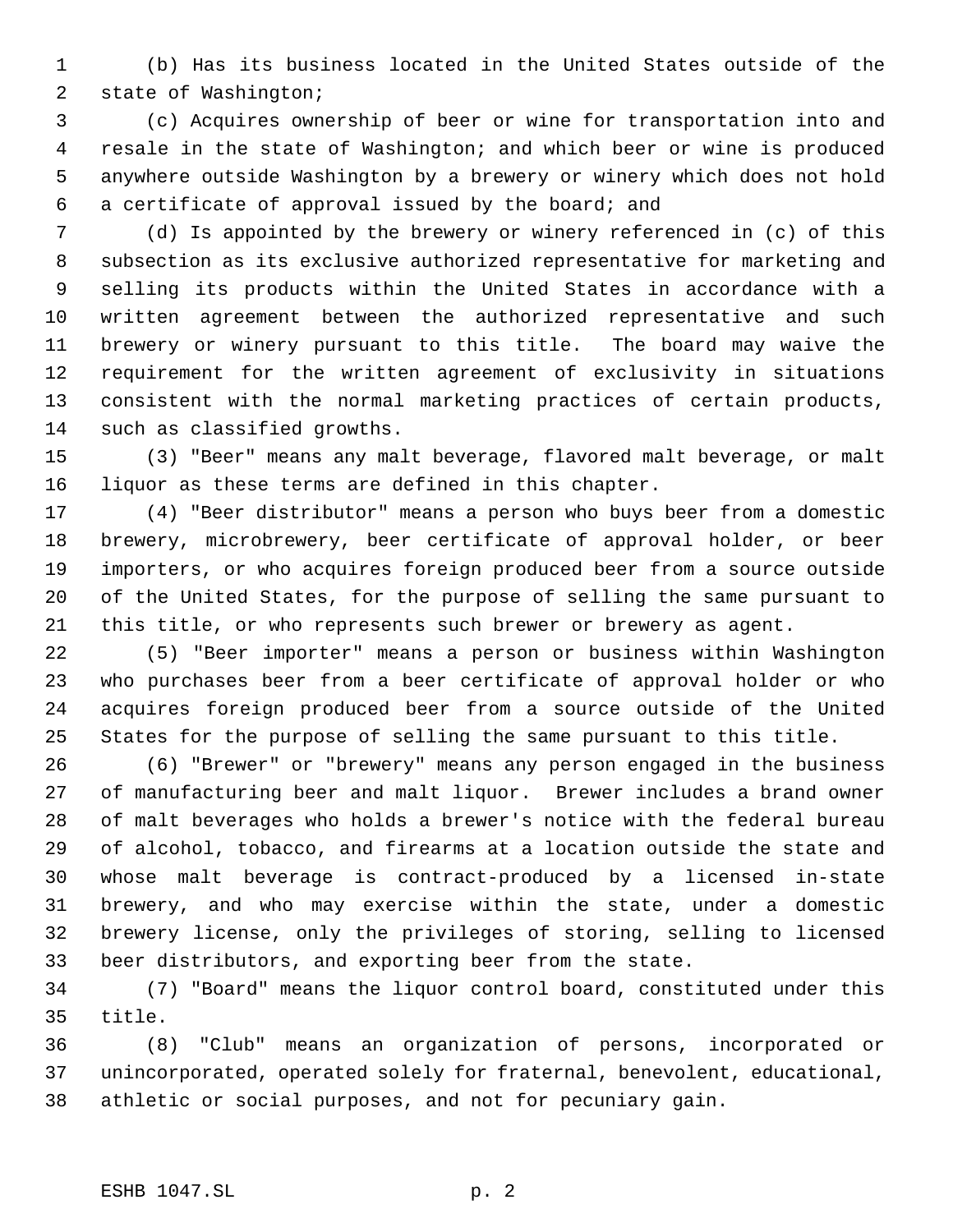(9) "Confection" means a preparation of sugar, honey, or other 2 natural or artificial sweeteners in combination with chocolate, fruits, nuts, dairy products, or flavorings, in the form of bars, drops, or pieces.

 (10) "Consume" includes the putting of liquor to any use, whether by drinking or otherwise.

 ( $(\overline{+10})$ )  $(11)$  "Contract liquor store" means a business that sells liquor on behalf of the board through a contract with a contract liquor store manager.

 $((+11))$  (12) "Dentist" means a practitioner of dentistry duly and regularly licensed and engaged in the practice of his profession within the state pursuant to chapter 18.32 RCW.

13 ( $(\frac{12}{12})$ ) (13) "Distiller" means a person engaged in the business of distilling spirits.

15  $((+13))$   $(14)$  "Domestic brewery" means a place where beer and malt liquor are manufactured or produced by a brewer within the state.

17 (( $(14)$ )) (15) "Domestic winery" means a place where wines are manufactured or produced within the state of Washington.

19 (((15))) (16) "Druggist" means any person who holds a valid certificate and is a registered pharmacist and is duly and regularly engaged in carrying on the business of pharmaceutical chemistry pursuant to chapter 18.64 RCW.

23 ( $(\overline{+16})$ )  $\overline{17}$  "Drug store" means a place whose principal business is, the sale of drugs, medicines and pharmaceutical preparations and maintains a regular prescription department and employs a registered pharmacist during all hours the drug store is open.

27 ( $(\{\pm 7\})$ ) (18) "Employee" means any person employed by the board.

28  $((+18))$   $(19)$  "Flavored malt beverage" means:

 (a) A malt beverage containing six percent or less alcohol by volume to which flavoring or other added nonbeverage ingredients are added that contain distilled spirits of not more than forty-nine percent of the beverage's overall alcohol content; or

 (b) A malt beverage containing more than six percent alcohol by volume to which flavoring or other added nonbeverage ingredients are added that contain distilled spirits of not more than one and one-half percent of the beverage's overall alcohol content.

( $(\overline{+19})$ )  $(20)$  "Fund" means 'liquor revolving fund.'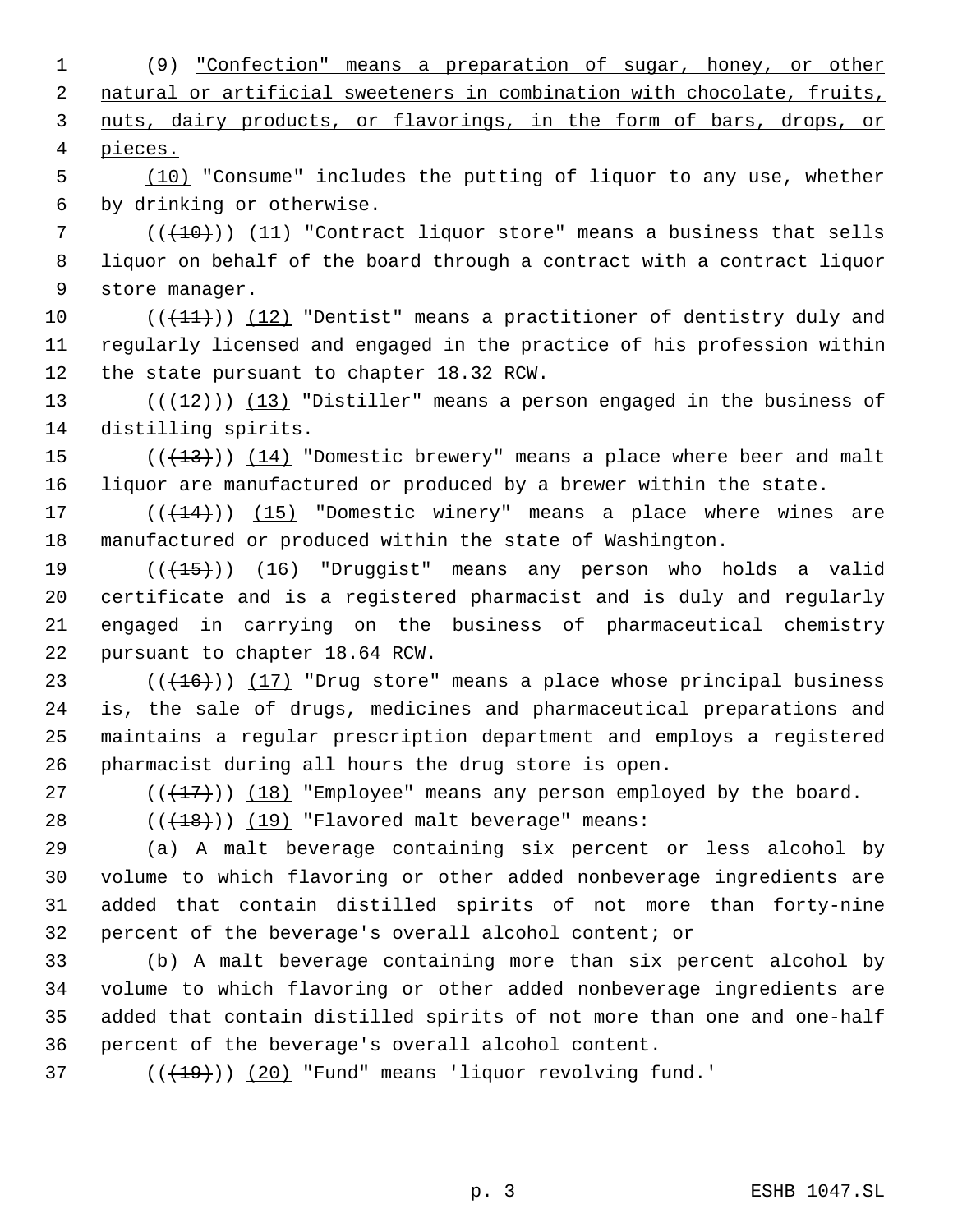(( $(20)$ )) (21) "Hotel" means every building or other structure kept, used, maintained, advertised or held out to the public to be a place where food is served and sleeping accommodations are offered for pay to transient guests, in which twenty or more rooms are used for the sleeping accommodation of such transient guests and having one or more dining rooms where meals are served to such transient guests, such sleeping accommodations and dining rooms being conducted in the same building and buildings, in connection therewith, and such structure or structures being provided, in the judgment of the board, with adequate and sanitary kitchen and dining room equipment and capacity, for preparing, cooking and serving suitable food for its guests: PROVIDED FURTHER, That in cities and towns of less than five thousand population, the board shall have authority to waive the provisions requiring twenty or more rooms.

15  $((+21))$   $(22)$  "Importer" means a person who buys distilled spirits from a distillery outside the state of Washington and imports such spirituous liquor into the state for sale to the board or for export.

18  $((+22))$   $(23)$  "Imprisonment" means confinement in the county jail.

 $((+23))$   $(24)$  "Liquor" includes the four varieties of liquor herein defined (alcohol, spirits, wine and beer), and all fermented, spirituous, vinous, or malt liquor, or combinations thereof, and mixed liquor, a part of which is fermented, spirituous, vinous or malt liquor, or otherwise intoxicating; and every liquid or solid or semisolid or other substance, patented or not, containing alcohol, spirits, wine or beer, and all drinks or drinkable liquids and all preparations or mixtures capable of human consumption, and any liquid, semisolid, solid, or other substance, which contains more than one percent of alcohol by weight shall be conclusively deemed to be intoxicating. Liquor does not include confections or food products that contain one percent or less of alcohol by weight.

 $((24))$   $(25)$  "Manufacturer" means a person engaged in the preparation of liquor for sale, in any form whatsoever.

 $((+25))$   $(26)$  "Malt beverage" or "malt liquor" means any beverage such as beer, ale, lager beer, stout, and porter obtained by the alcoholic fermentation of an infusion or decoction of pure hops, or pure extract of hops and pure barley malt or other wholesome grain or cereal in pure water containing not more than eight percent of alcohol by weight, and not less than one-half of one percent of alcohol by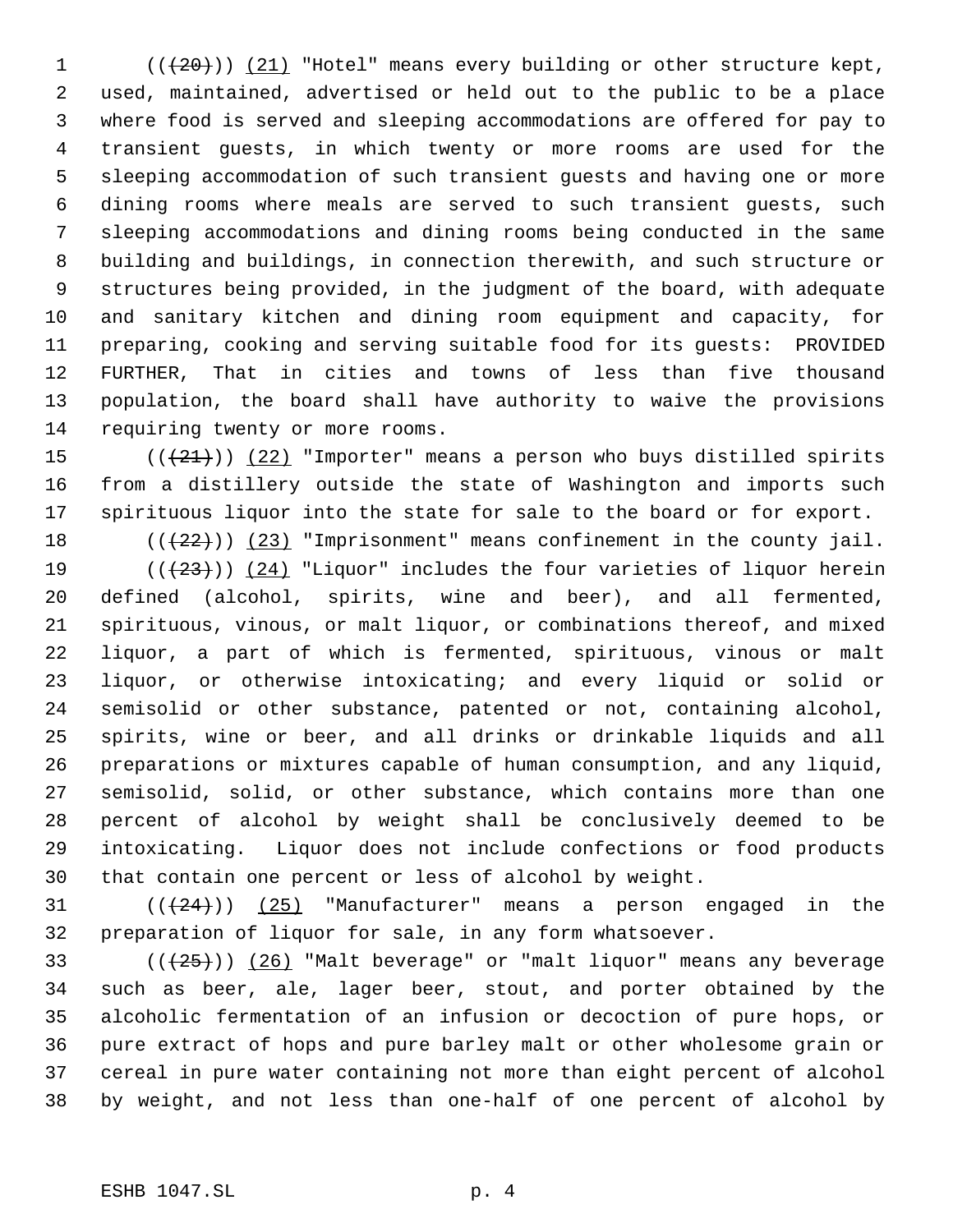volume. For the purposes of this title, any such beverage containing more than eight percent of alcohol by weight shall be referred to as "strong beer."

4 (( $(26)$ )) (27) "Package" means any container or receptacle used for holding liquor.

6  $((+27))$   $(28)$  "Passenger vessel" means any boat, ship, vessel, barge, or other floating craft of any kind carrying passengers for compensation.

9  $((+28))$  (29) "Permit" means a permit for the purchase of liquor under this title.

 $((29))$  (30) "Person" means an individual, copartnership, association, or corporation.

13 (((430)) (31) "Physician" means a medical practitioner duly and regularly licensed and engaged in the practice of his profession within the state pursuant to chapter 18.71 RCW.

 $((+31))$   $(32)$  "Prescription" means a memorandum signed by a physician and given by him to a patient for the obtaining of liquor pursuant to this title for medicinal purposes.

 $((+32))$   $(33)$  "Public place" includes streets and alleys of incorporated cities and towns; state or county or township highways or roads; buildings and grounds used for school purposes; public dance halls and grounds adjacent thereto; those parts of establishments where beer may be sold under this title, soft drink establishments, public buildings, public meeting halls, lobbies, halls and dining rooms of hotels, restaurants, theatres, stores, garages and filling stations which are open to and are generally used by the public and to which the public is permitted to have unrestricted access; railroad trains, stages, and other public conveyances of all kinds and character, and the depots and waiting rooms used in conjunction therewith which are 30 open to unrestricted use and access by the public; publicly owned bathing beaches, parks, and/or playgrounds; and all other places of like or similar nature to which the general public has unrestricted right of access, and which are generally used by the public.

 $(1,33)$  ( $(34)$  "Regulations" means regulations made by the board under the powers conferred by this title.

 ( $(\frac{34}{})$ ) ( $35$ ) "Restaurant" means any establishment provided with special space and accommodations where, in consideration of payment,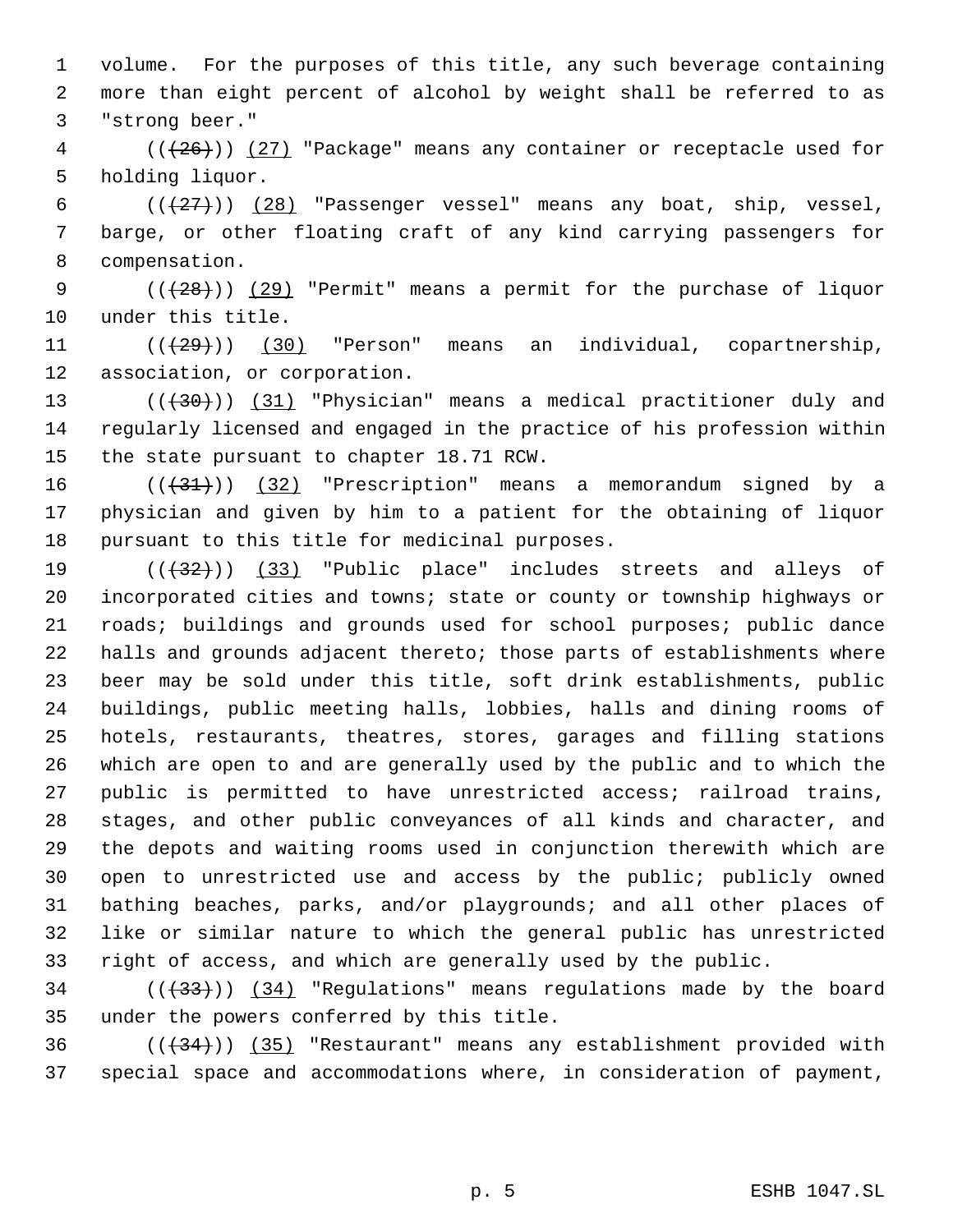food, without lodgings, is habitually furnished to the public, not including drug stores and soda fountains.

 (((35))) (36) "Sale" and "sell" include exchange, barter, and traffic; and also include the selling or supplying or distributing, by any means whatsoever, of liquor, or of any liquid known or described as beer or by any name whatever commonly used to describe malt or brewed liquor or of wine, by any person to any person; and also include a sale or selling within the state to a foreign consignee or his agent in the state. "Sale" and "sell" shall not include the giving, at no charge, of a reasonable amount of liquor by a person not licensed by the board to a person not licensed by the board, for personal use only. "Sale" and "sell" also does not include a raffle authorized under RCW 9.46.0315: PROVIDED, That the nonprofit organization conducting the raffle has obtained the appropriate permit from the board.

15 (( $(36)$ )) (37) "Soda fountain" means a place especially equipped with apparatus for the purpose of dispensing soft drinks, whether mixed or otherwise.

18  $((+37))$   $(38)$  "Spirits" means any beverage which contains alcohol obtained by distillation, except flavored malt beverages, but including wines exceeding twenty-four percent of alcohol by volume.

21 (( $(38)$ )) (39) "Store" means a state liquor store established under this title.

23 (((39))) (40) "Tavern" means any establishment with special space and accommodation for sale by the glass and for consumption on the premises, of beer, as herein defined.

 $((+40))$   $(41)$  "Winery" means a business conducted by any person for the manufacture of wine for sale, other than a domestic winery.

 $((+41))$   $(42)(a)$  "Wine" means any alcoholic beverage obtained by fermentation of fruits (grapes, berries, apples, et cetera) or other agricultural product containing sugar, to which any saccharine substances may have been added before, during or after fermentation, and containing not more than twenty-four percent of alcohol by volume, including sweet wines fortified with wine spirits, such as port, sherry, muscatel and angelica, not exceeding twenty-four percent of alcohol by volume and not less than one-half of one percent of alcohol by volume. For purposes of this title, any beverage containing no more than fourteen percent of alcohol by volume when bottled or packaged by the manufacturer shall be referred to as "table wine," and any beverage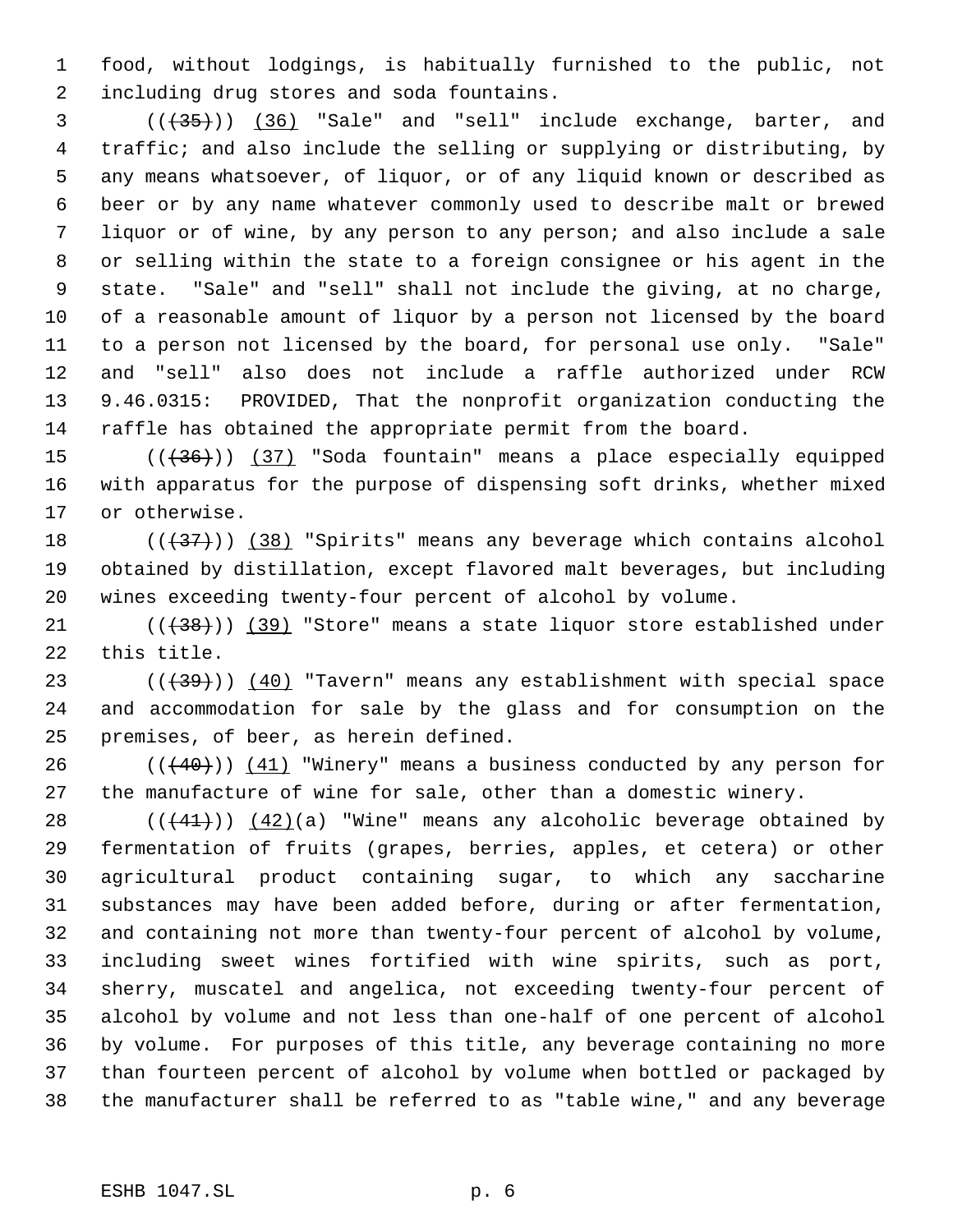containing alcohol in an amount more than fourteen percent by volume when bottled or packaged by the manufacturer shall be referred to as "fortified wine." However, "fortified wine" shall not include: (i) Wines that are both sealed or capped by cork closure and aged two years or more; and (ii) wines that contain more than fourteen percent alcohol by volume solely as a result of the natural fermentation process and that have not been produced with the addition of wine spirits, brandy, or alcohol.

 (b) This subsection shall not be interpreted to require that any wine be labeled with the designation "table wine" or "fortified wine."  $((42))$   $(43)$  "Wine distributor" means a person who buys wine from a domestic winery, wine certificate of approval holder, or wine importer, or who acquires foreign produced wine from a source outside of the United States, for the purpose of selling the same not in violation of this title, or who represents such vintner or winery as agent.

 $((+43))$   $(44)$  "Wine importer" means a person or business within Washington who purchases wine from a wine certificate of approval holder or who acquires foreign produced wine from a source outside of the United States for the purpose of selling the same pursuant to this title.

 **Sec. 2.** RCW 66.24.360 and 2003 c 167 s 8 are each amended to read as follows:

 There shall be a beer and/or wine retailer's license to be designated as a grocery store license to sell beer, strong beer, and/or wine at retail in bottles, cans, and original containers, not to be consumed upon the premises where sold, at any store other than the state liquor stores.

 (1) Licensees obtaining a written endorsement from the board may also sell malt liquor in kegs or other containers capable of holding less than five and one-half gallons of liquid.

 (2) The annual fee for the grocery store license is one hundred fifty dollars for each store.

 (3) The board shall issue a restricted grocery store license authorizing the licensee to sell beer and only table wine, if the board finds upon issuance or renewal of the license that the sale of strong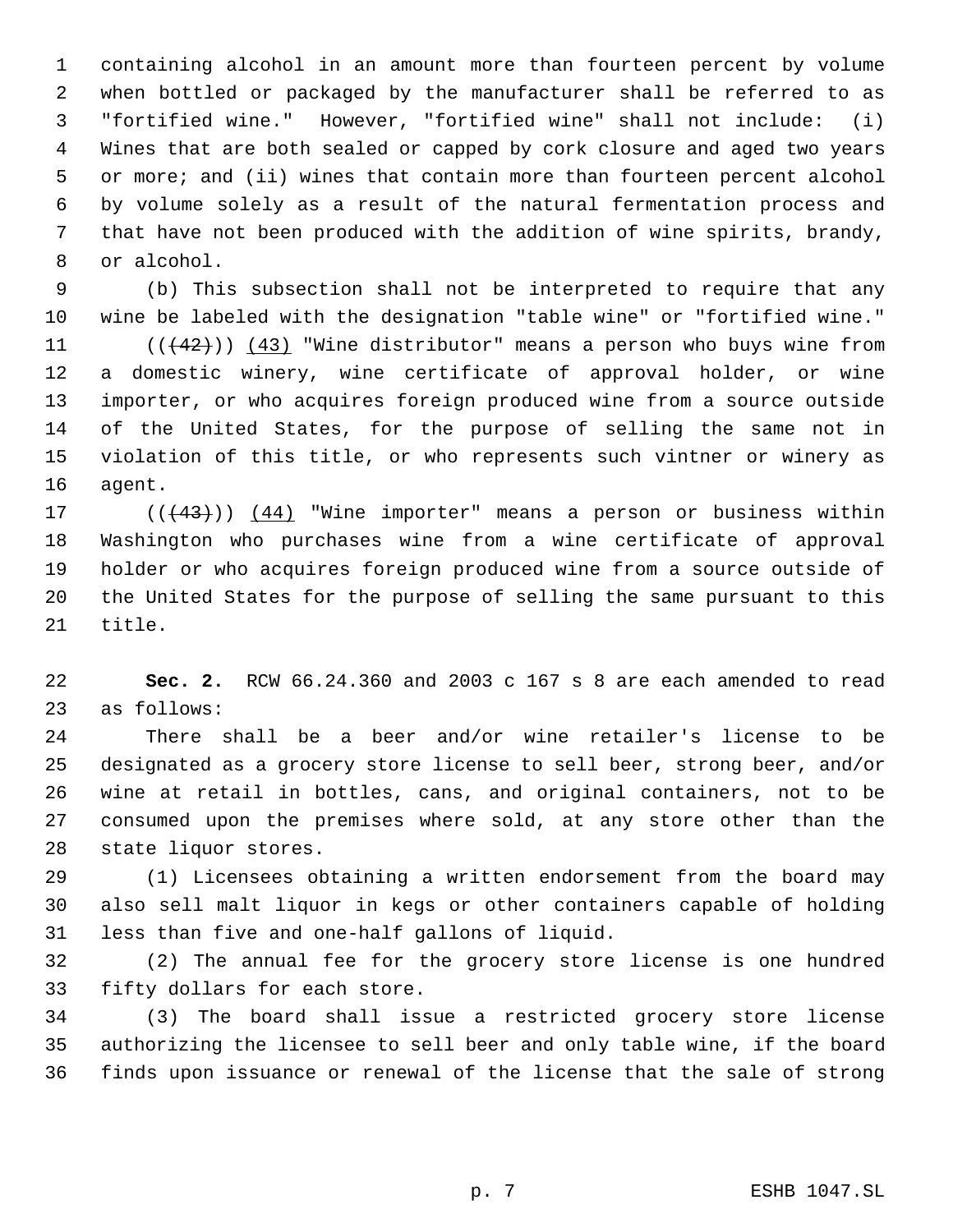beer or fortified wine would be against the public interest. In determining the public interest, the board shall consider at least the following factors:

 (a) The likelihood that the applicant will sell strong beer or fortified wine to persons who are intoxicated;

 (b) Law enforcement problems in the vicinity of the applicant's establishment that may arise from persons purchasing strong beer or fortified wine at the establishment; and

 (c) Whether the sale of strong beer or fortified wine would be detrimental to or inconsistent with a government-operated or funded alcohol treatment or detoxification program in the area.

 If the board receives no evidence or objection that the sale of strong beer or fortified wine would be against the public interest, it shall issue or renew the license without restriction, as applicable. The burden of establishing that the sale of strong beer or fortified wine by the licensee would be against the public interest is on those persons objecting.

 (4) Licensees holding a grocery store license must maintain a minimum three thousand dollar inventory of food products for human consumption, not including pop, beer, strong beer, or wine.

 (5) Upon approval by the board, the grocery store licensee may also receive an endorsement to permit the international export of beer, strong beer, and wine.

 (a) Any beer, strong beer, or wine sold under this endorsement must have been purchased from a licensed beer or wine distributor licensed to do business within the state of Washington.

 (b) Any beer, strong beer, and wine sold under this endorsement must be intended for consumption outside the state of Washington and the United States and appropriate records must be maintained by the licensee.

 (c) A holder of this special endorsement to the grocery store license shall be considered not in violation of RCW 66.28.010.

 (d) Any beer, strong beer, or wine sold under this license must be sold at a price no less than the acquisition price paid by the holder of the license.

 (e) The annual cost of this endorsement is five hundred dollars and is in addition to the license fees paid by the licensee for a grocery store license.